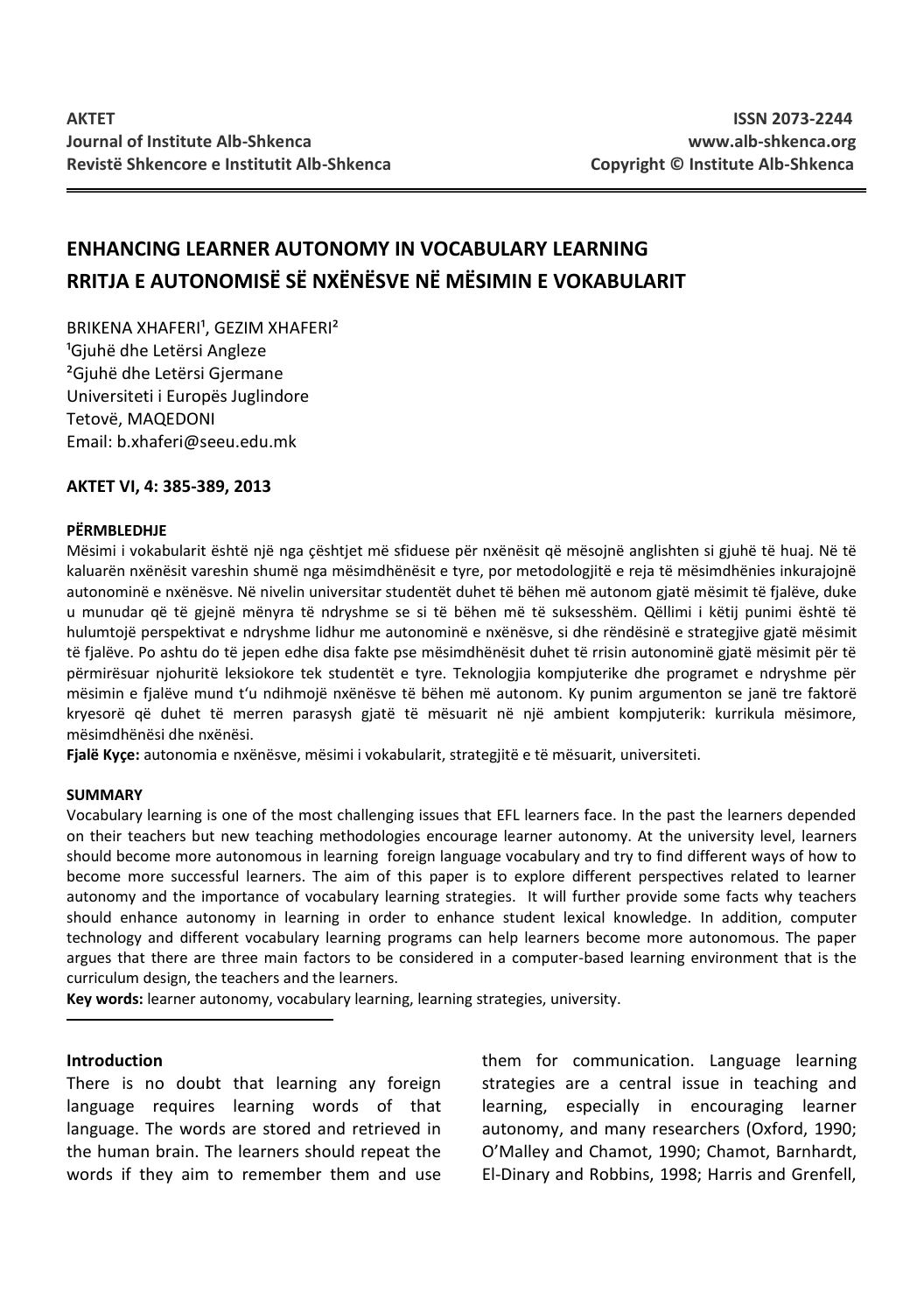2004) dealt with this issue. Language Learning Strategies are described by Oxford (1990: ix) as "actions taken by second and foreign language learners to control and improve their own learning and are keys to greater autonomy and more meaningful learning". The teacher should not impose his/her teaching strategies on the students but the teacher should encourage the students to choose different learning strategies according to their personal styles in order to enhance learning. Teachers and students should negotiate about including strategy training as a part of the regular instruction and try to experiment with different strategies in order to find those that fit the learning styles and personalities of the students. During reading classes, teachers face situations where students ask about finding the meaning of unknown words. The teachers should always try to prompt students with different questions in order to make them aware that they can use different learning strategies in discovering the meaning of unknown words. This is of a particular importance in the university setting where students have a lot of reading and writing tasks. Therefore teachers should offer the students a wide repertoire of learning strategies and let the students choose those that work best for them and encourage learner autonomy and independence.

The central issue in learning new words is understanding or discovering the meaning of the words when they are encountered for the first time. Recent teaching methods either rely on the context to make sense of the word or on traditional techniques such as pictures, explanation or translation into the students' L1. Some of the strategies used to discover the meaning of the unknown words are guessing from the context, dictionary usage, translation, and asking questions. The second step that follows the discovery of the meaning of the word is being able to remember the word so it can be used in future situations. Therefore, the retention strategies are used at the later stages of learning new words. It is known that repeated contact with unknown words which links the new word to an old one that exists in the learner's mind helps learners to retain the words longer in their memory.

## **Learner autonomy and vocabulary learning**

Learner autonomy is an issue often debated by English language teachers and scholars around the world. Since 1970 many studies have been done on how teachers can promote learner autonomy and increase learner independence. Holec (1981), who is considered a father of autonomous learning, defines it as "the ability to take charge of one's learning". Little (1991: 4) is of the opinion that "autonomous learners are cast in a new perspective, have a capacity for detachment, critical reflection, and decision-making, take independent actions and are expected to assume greater responsibility for and take charge of their own learning". Thanasoulas (2000, para. 4) suggests that "autonomous learners have insights into their learning styles and strategies; take an active approach to learning the task at hand; are willing to take risks". For Scharle and Szabo (2000: 11) learner autonomy is "the freedom and ability to control one's own affairs, which involves the right to make decisions". Responsibility may also be understood as being in charge of something, but considering the fact that one has to deal with the consequences of one's own actions".

Harmer (2007: 396) believes that "it is possible that some learners to take the responsibility for what they do". When teachers train the learners to be autonomous, they need to offer them choices in learning strategies. According to Scharle and Szabo (2000) it is very important to find out students' level of knowledge and attitudes, their level of motivation, the learning strategies the students use and to get students to think about their own learning style. They believe that becoming an autonomous learner is a process which is divided in three stages: Raising student awareness, changing attitudes, and transferring roles. "Raising an awareness is the starting point /…/. The next step is practicing skills introduced at the previous stage in order to begin changing attitudes. /.../. Transferring roles to the learner requires a considerable change in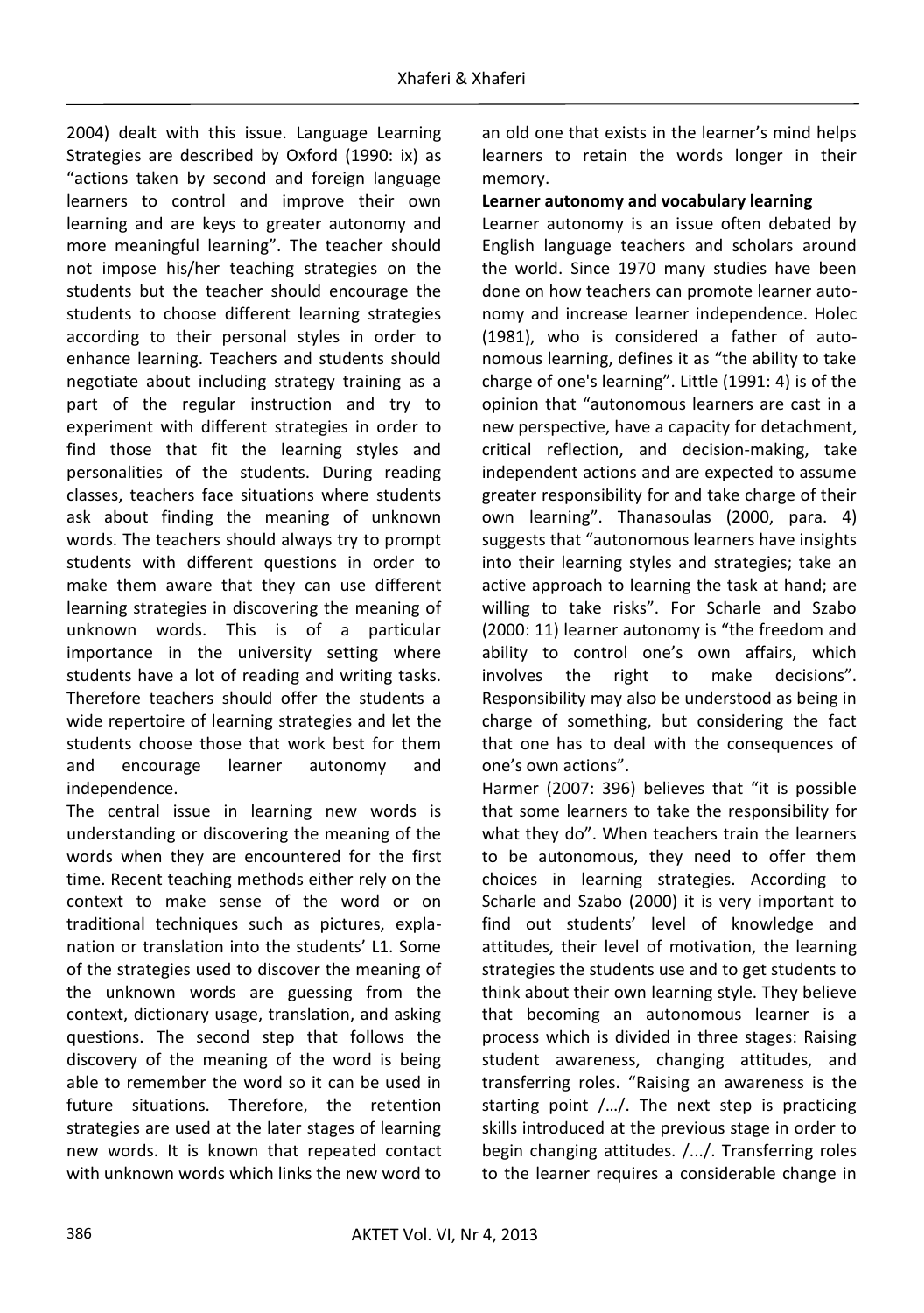classroom management and so it may be the most demanding phase for the teacher" (Scharle and Szabo 2000: 9).

Learner autonomy can be fostered using various types of practices: resource-based approaches, which emphasize independent interaction with learning materials; technology-based approaches, which emphasize independent interaction with educational technologies; learner-based approaches, which emphasize the direct production of behavioral and psychological changes in the learner; classroom-based approaches, which emphasize changes in the relationship between learners and teachers in the classroom; and curriculum-based approaches, which extend the idea of learner control over the planning and evaluation of learning to the curriculum as a whole (Benson 2001 cited in Yildirim 2011: 313).

Many experts in the field agree that achieving autonomy with the learners is a long process which cannot be done immediately and I strongly believe that teachers should provide the learners with best practices and take into consideration many issues if they aim to promote learner autonomy in the classroom, especially in learning vocabulary. But, what could be considered as the main issue from the teacher's point of view is that learners' preferences do not match with the teacher's intentions (Harmer, 2007). For teachers, what seems to be engaging it can be difficult for learners to understand. For example, teachers consider debates as one of the most useful classroom activities, whereas the learners find it very difficult to communicate in English and making debates.

According to Shawwa, (2000, np.) "Learner autonomy is a great relief for students in vocabulary learning because it provides the learner with many privileges as: Learner autonomy enhances the learner's motivation and leads to more effective vocabulary learning; Learner autonomy provides learners with more free opportunities for English communication in a non-native environment; Learner autonomy caters to the individual needs of learners at all levels; Learner autonomy has a lasting influence; Learner autonomy enhances the learner's willingness towards active learning and learner autonomy enables the learner to master the basic skills that are required to lasting learning".

Being an autonomous learner means using different learning strategies. Nation (1997: VIII) suggests that learners need to be able to use vocabulary strategies to cope with unknown vocabulary met in listening or reading texts, to make up for gaps in productive vocabulary in speaking and writing, to gain fluency in using known vocabulary and to learn new words in isolation. Most of the strategies can begin to be developed in the earliest English classes.

Nation (1997) points out that vocabulary learning strategies should:

- · Involve choice, i.e., there are several strategies to choose from
- Be complex, i.e., there are several steps to learn
- Require knowledge and benefit from training
- · Increase the efficiency of vocabulary learning and vocabulary use

The overall task of vocabulary learning through is the distinction between knowing a word and using a word and it is very important that learning strategies include strategies for using and knowing a word. Vocabulary learning can also be a process of related sub-tasks and each one requires metacognitive judgment, choice and deployment of cognitive strategies. Every strategy used by the learner will determine in what way and how well a new word is learned (Gu 2003). For years, vocabulary strategy researchers have attempted to develop a taxonomy of vocabulary learning strategies. In 1997 Schmitt presented a list of such strategies. The basis of his taxonomy was Oxford's model (1990) of learning strategies based on six groups: social, memory, cognitive, metacognitive, affective and compensation strategies. However, Schmitt considered four strategy groups most useful for the purpose of his study: social, memory, cognitive and metacognitive.

Oxford's classification did not include many strategies for learning vocabulary. For example, there was no strategy for an individual to use when s/he attempts to discover the meaning of a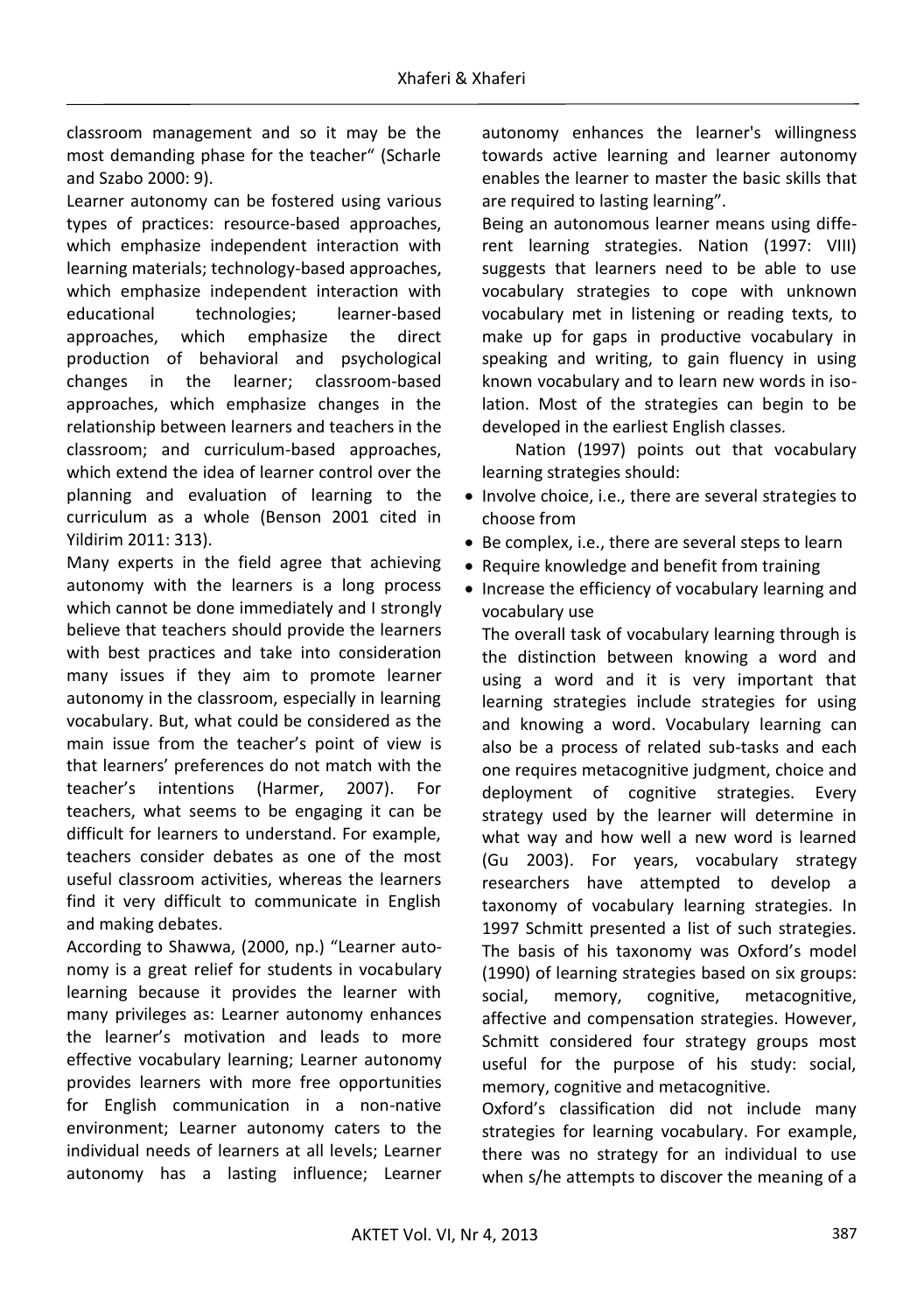new word without recourse to another person's experience. For this reason there was a new category of strategies created by Schmitt, determination strategies (DET) and to this group belong strategies that are mostly used by learners whose English is their foreign language (Schmitt 1997). Teachers should develop student autonomy because vocabulary learning is unique to each student. In addition, the class time for vocabulary is extremely limited compared with the immense number of vocabulary items that learners need to acquire. All these points demonstrate that studying vocabulary on their own is a must for all learners, the best preparation the teacher can provide is to "help them become more autonomous" (Scharle and Szabo 2000 cited in Al Shawwa, nd.). Cohen (2000) believes that "teachers should act as change agents in the classroom–shifting the responsibility for learning more onto the shoulders of the students themselves, and taking on a series of roles as diagnosticians, learner trainers, coaches, coordinators, language learners and researchers" (Chuan, ND).

In environments such as Macedonia, language teachers have used old teaching methodology in which the students rely heavily on their teachers. Learning from the teachers as the only source of the information is not enough to spark autonomous learning. Instead, language teachers should change their teaching and move towards learner-centered classrooms. The current school concept in Macedonia is moving from being teacher-centered to student centered with the aim of developing students to be independent in their learning.

# **Conclusion**

The paper discusses the importance of learner autonomy in learning vocabulary. The use of language learning strategies can enhance learner autonomy because they are steps taken by the learners themselves and the students should not rely on a teacher to learn new English words. Especially at Universities where the students have different opportunities to develop and improve their autonomy in learning vocabulary.

All English textbooks offer different activities which increase vocabulary learning and they also have access to web resources. It is believed that the internet improves student vocabulary learning and also learning autonomy due to the richness of resources available. Being a new concept in education, learner autonomy can be fostered by the teachers through the use of different approaches which need to be tailored according to the students' needs, interests and motivation. Learner autonomy consists in becoming aware of, and identifying, one's strategies, needs, and goals as a learner, and having the opportunity to reconsider and refashion approaches and procedures for optimal learning (Thanasoulas, 2000, para.4). The ultimate goal of any language teacher should be to prepare students for life-long learning and this can be done only if they become autonomous learners (Xhaferi and Xhaferi, 2010, ELSEVIER).

## **References**

BENSON, P. (1996), Concepts of autonomy in language learning. In Pemberton, R., Li, E. S. L., Or W. W. F., Pierson, H. D. (eds.). Taking control: Autonomy in Language Learning. Hong Kong: HKU Press: 27-34.

CHUAN, Ch.Sh. (ND). An Experimental Study of Learner Autonomy in Language Learning. Retrieved on October 20, from the web: ir.csu.edu.tw/bitstream/987654321/1328/1/404- ᩥ.doc

COHEN, A. D. (2000), Strategies in Learning and Using a Second Language. Beijing: Foreign Language Teaching and Research Press.

GU, P.Y.(2003), Vocabulary Learning in a Second Language: Person, Task, Context and Strategies: TESL –EJ. Vol.7 No.2. Retrieved from the web on November 1, 2012 from the web: http://cwp60.berkeley.edu/TESL-

## EJ/ej26/a4.html;

HARMER, J. (2007), The Practice of English Language Teaching. 4th Edition. Pearson Education Ltd Harlow UK.

HOLEC, H. (1981), Autonomy and Foreign Language Learning. Oxford: Pergamon. (First published 1979, Strasbourg: Council of Europe).